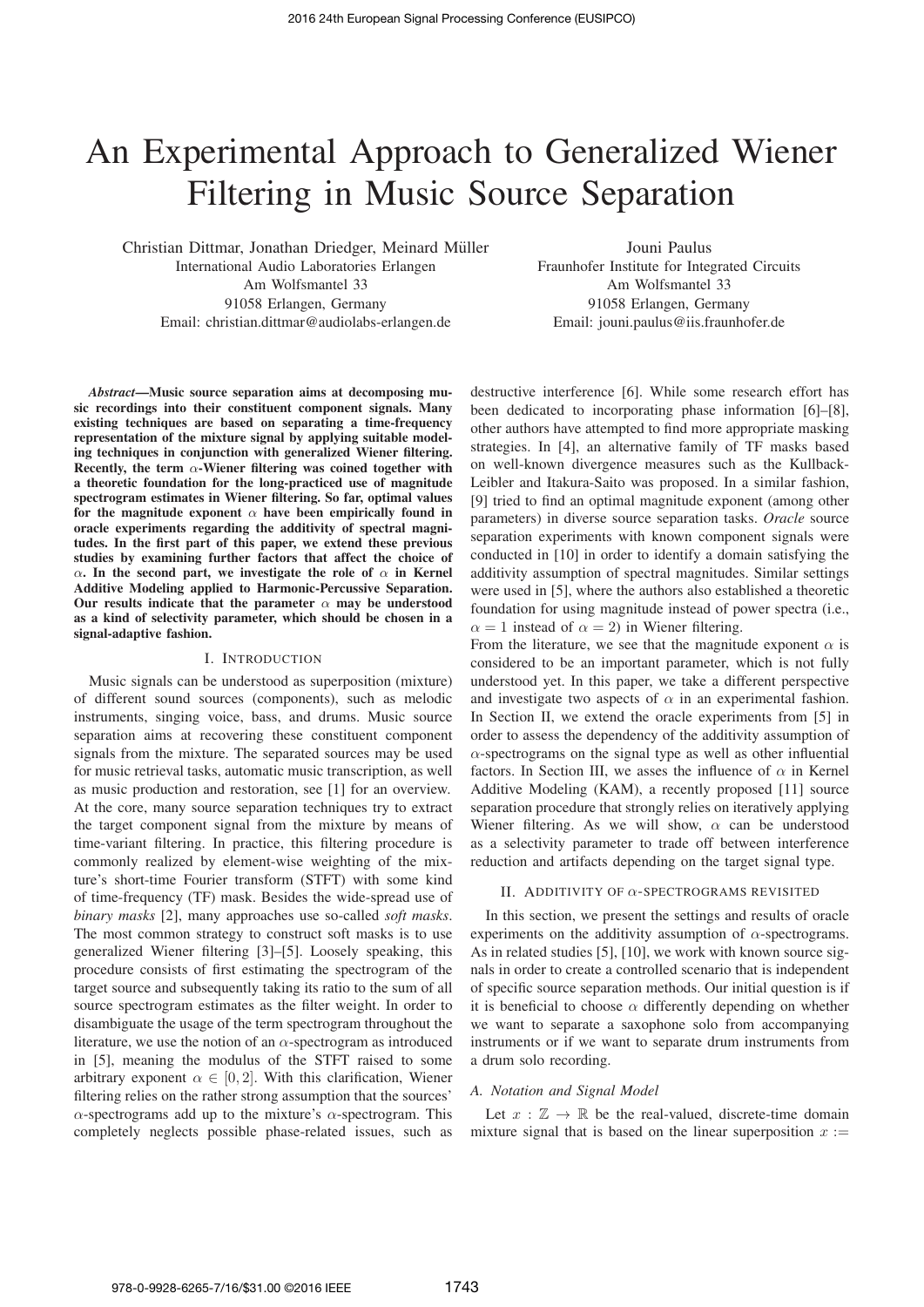

Fig. 1. Illustration of our signal model. (a): Mixture signal  $x := x_1 + x_2$ , which is the superposition of two source signals  $x_1$  and  $x_2$ . (b): Magnitude spectrogram of the mixture  $\vec{V}$  and the sources  $V_1$  and  $\vec{V_2}$ . For better visibility, we use a logarithmic frequency axis and logarithmic magnitude.

 $x_1 + x_2$  of two component signals corresponding to the individual sources. Example component signals are illustrated in Figure 1(a), where  $x_1$  is a harmonic melody instrument and  $x_2$ is a percussive accompaniment. We will return to these specific music signal properties in Section III. As already discussed, we transition to the TF domain as depicted Figure 1(b). To this end, let  $V(k, m)$  be the non-negative modulus of the STFT at the  $k^{\text{th}}$  spectral bin and the  $m^{\text{th}}$  time frame. As shown in the top plot of Figure 1(b), we assume that the  $\alpha$ -spectrograms  $V_1$  and  $V_2$  approximately add up to the mixture:

$$
V^{\alpha} \approx V_1^{\alpha} + V_2^{\alpha}.
$$
 (1)

Here, the magnitude exponent  $\alpha \in [0, 2]$  is applied in an element-wise fashion. Although our notation easily extends to the more general scenario involving an arbitrary number  $C \in \mathbb{N}$  of sources, we will restrict ourselves to the case  $C = 2$  in the following discussion for the sake of clarity.

### *B. Signal-Dependency of* α

First, we repeat a similar experiment as in [5], using multitrack recordings to quantify the additivity of  $\alpha$ -spectrograms under varying  $\alpha$ . The basic protocol is to create linear mixtures from oracle source signals and then switch to the TF domain to assess the additivity assumption. With respect to our running example (see Figure 1), this can be formalized as computing a suitable divergence D between the mixture's  $\alpha$ -spectrogram and the sum of the sources'  $\alpha$ -spectrograms as

$$
D\left(\mathcal{V}^{\alpha}, \mathcal{V}_1^{\alpha} + \mathcal{V}_2^{\alpha}\right) \text{ for } \alpha \in [0.2, 2]. \tag{2}
$$

As in [5], the metric D can be either the  $\alpha$ -dispersion, Itakura-Saito, or Kullback-Leibler divergence. In our experiments, we use source signals from the "QUASI"<sup>1</sup> data set. This set consists of several full-length songs from diverse music genres, each providing single track recordings of the involved sources, such as singing voice, melodic instruments, bass, drums, or percussion. Thus, the set covers a broad range of different signals characteristics, in the sense that it contains harmonic as well as percussive instruments with varying degree of interdependence between them.

In particular, we are interested if the results reported in [5] generalize to other, more homogeneous types of music recordings. Thus, we extend the experiment with two additional data sets. The first consists of all single tracks of the "Bach10"<sup>2</sup> and "TRIOS"3 corpora, which are dominated by harmonic instruments, such as violin, viola, bassoon, horn, clarinet, and piano. It should be noted that one piece in the TRIOS corpus contains three drum tracks, these have been excluded for our experiment. The second set uses drum only recordings from the "IDMT-SMT-Drums" data set<sup>4</sup>, where the sources correspond to the three drum instruments kick, snare, and hihat [12]. Across all sets, the audio items are in uncompressed PCM WAV format with 44.1 kHz sampling rate, 16 Bit, mono. As for the STFT parameters, we adopt the settings from [5], using Hamming-windowed frames of approx. 80 ms duration and 80% overlap between them.

As is shown in Figure 2(b) we can not exactly replicate the curves reported in [5] (dashed lines) but the tendencies are similar. However, we can indeed see a different behavior of the curves in Figure 2(a) and (c). Besides different minimum positions, it is remarkable that the curves in (c) are much flatter. As a tendency, one might say that for drums, the range of possible quasi-optimal  $\alpha$  is much broader than with harmonic instruments. As we will show in the next section, these results should be read with great care, since there are more factors involved than just the signal types.

## *C. Level-Dependency of* α

In this second experiment, we basically repeat the same protocol as before. This time, the only difference is that each

<sup>1</sup>http://www.tsi.telecom-paristech.fr/aao/en/2012/03/12/quasi/

<sup>2</sup>http://www.ece.rochester.edu/∼zduan/resource/Resources.html

<sup>3</sup>http://c4dm.eecs.qmul.ac.uk/rdr/handle/123456789/27

<sup>4</sup>http://www.idmt.fraunhofer.de/en/business units/smt/drums.html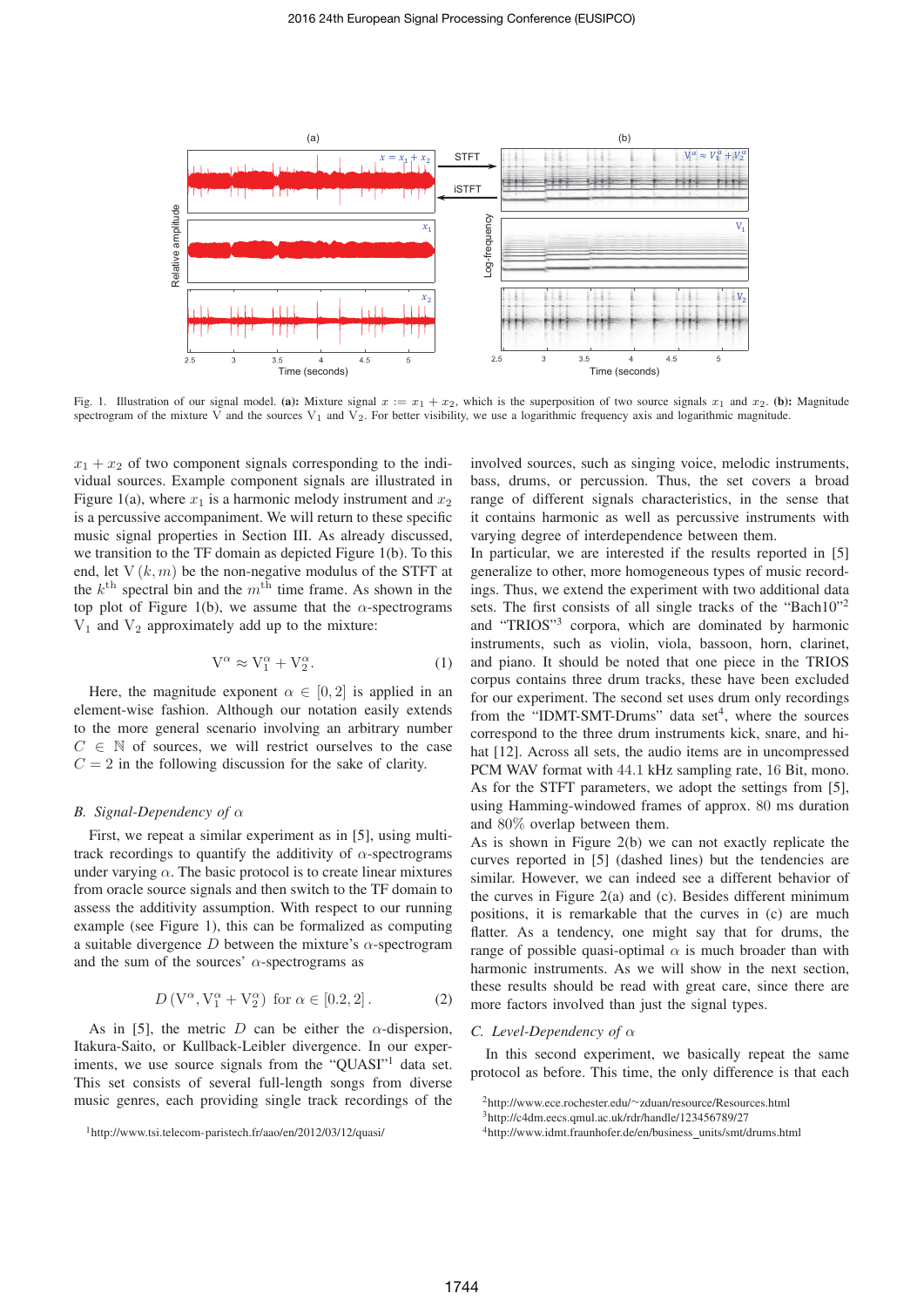

Fig. 2. Average  $\alpha$ -dispersion, Itakura-Saito and Kullback-Leibler divergences as a function of  $\alpha$ . Global minimum positions are are marked with a circle. The legend in (c) applies to all plots. (a): Results obtained with purely harmonic sources (Bach10 & TRIOS data sets). (b): Results obtained with harmonic and percussive sources (QUASI data set). The dashed lines provide the original results from [5] for comparison, diamond markers represent the respective minimum positions. (c): Results obtained with purely percussive sources (IDMT-SMT-DRUMS dataset).

source signal is normalized so that its absolute maximum value is 1.0 before adding them up to the linear mixture. Since the normalization factor depends on the properties of the respective signal, the normalization step is expressed by introducing modified sources signals  $\overline{x}_1$  and  $\overline{x}_2$  in

$$
x := \overline{x}_1 + \overline{x}_2. \tag{3}
$$

As can be seen in Figure 3, this simple modification affects the results quite a lot. As expected, the Itakura-Saito divergences (black curves) stay the same for all data sets, since they are less susceptible to level differences. The  $\alpha$ -dispersion (red curves) look like scaled versions of the ones in Figure 2, a direct consequence of its calculation rule given in [5]. For the QUASI data set, the scaling is so pronounced that the curve is out the plot range in Figure 3(b). However, at least the minimizing  $\alpha$ -values stay the same. In contrast, the Kullback-Leibler divergences (blue curves) look completely different and the minimizing  $\alpha$ -values end up in different positions, so the choice of an optimal  $\alpha$  for a certain signal type becomes questionable. From the empirical results in [5], one could get the impression that an  $\alpha \approx 1.2$  is a sensible choice for general purpose music source separation (see Figure 2(b)). Our results rather indicate that the choice of  $\alpha$  is sensitive to a number of additional factors. This is in line



Fig. 3. Three different divergences are shown as a function of  $\alpha$ , the same description applies as in Figure 2. (a): Normalized Bach10 & TRIOS sources. (b): Normalized QUASI sources. The curve for  $\alpha$ -dispersion is outside the plot range. (c): Results from normalized IDMT-SMT-DRUMS sources.

with the findings in [10], where also the number of sources  $C$  has been shown to be influential. Other factors, such as the mutual correlation between the sources remain completely nebulous and should be addressed in further studies.

#### III. INFLUENCE OF  $\alpha$  in KERNEL ADDITIVE MODELING

After these oracle-based experiments, we now want to study the influence of  $\alpha$  in a concrete source separation scenario. In particular, we consider the task of "Harmonic-Percussive Separation" (HPS) as a specific case study. HPS aims at splitting a music recording into harmonic (e.g., melodic instruments, tonal components) and percussive (e.g., drums and percussion, transient components) sources, see Figure 1 for an example. A high quality HPS is an important pre-requisite for advanced sources separation tasks such drum transcription and separation [12], [13].

A comprehensive overview of recent methods for HPS is given in [14]. Many works already discussed the problem that music recordings may consist of sounds that are neither clearly harmonic nor percussive [15], [16]. An example are harmonic tones, whose fundamental frequency is modulated over time as is typical in recordings of instruments with vibrato. We neglect this problem in our study for the sake of compactness.

#### *A. KAM-Based HPS*

Recently, a novel class of source separation approaches was proposed under the notion of Kernel Additive Model-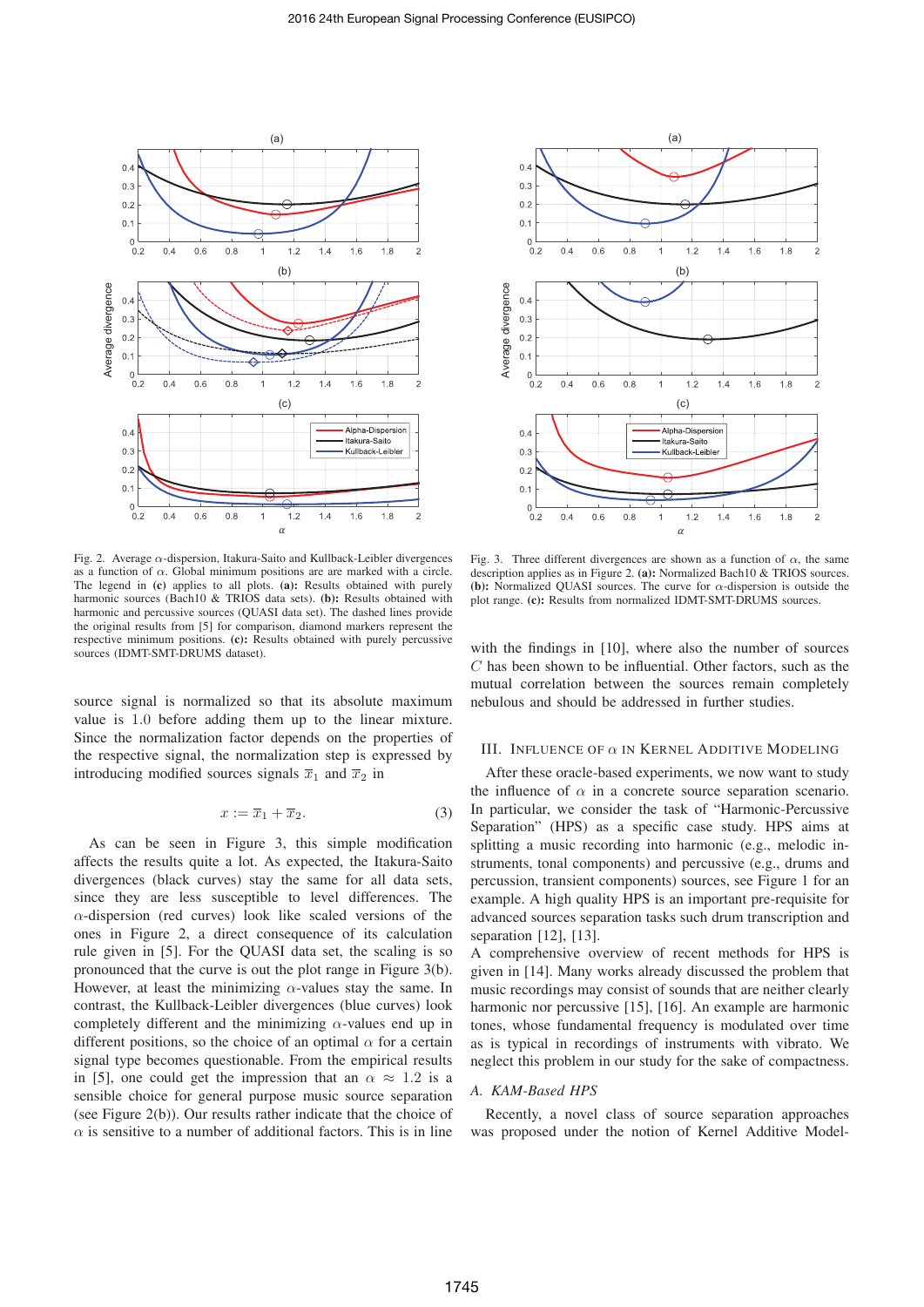

Fig. 4. Overview of the KAM-based algorithm for HPS. The gray box stands for iterative refinement.

ing (KAM) [11], [17]. In contrast to global decomposition paradigms (e.g., Non-negative Matrix Factorization), KAM exploits local regularities of the source spectrograms. An HPS variant based on KAM was introduced in [18], which is also the main technique used in our study. The method relies on iteratively modeling the component spectrograms and applying Wiener filtering as depicted in Figure 4. With respect to our two-component signal model, the  $\alpha$ -Wiener mask for the two components is computed as

$$
\mathcal{M}_c := \hat{\mathcal{V}}_c^{\alpha} \oslash (\hat{\mathcal{V}}_1^{\alpha} + \hat{\mathcal{V}}_2^{\alpha}) \text{ for } c \in \{1, 2\},\tag{4}
$$

where  $\oslash$  denotes element-wise division,  $\hat{V}_1$  represents the harmonic and  $\hat{V}_2$  the percussive component estimate.

In our reimplementation of KAM-based HPS, we set the initial estimate  $\hat{V}_1^{(0)}$  and  $\hat{V}_2^{(0)}$  to the mixture  $\alpha$ -spectrogram  $V^{\alpha}$ . As in [18], we construct two kernels  $\mathcal{I}_1$  and  $\mathcal{I}_2$  for the enhancement of harmonic and percussive structures. As illustrated by Figure 4, the harmonic kernel is all zero accept one horizontal row and the percussive kernel shows a perpendicular structure. We introduce the iteration index  $\ell = 0, 1, 2, \ldots, L \in \mathbb{N}$  and proceed with iterative refinements by first applying a kernelbased filtering to each of the components and subsequently applying (4). It should be noted that the original procedure in [18] applies 2D median filters in the kernel-based filtering stage. In contrast, we use 2D convolution with the kernels  $\mathcal{I}_1$  and  $\mathcal{I}_2$ . The rationale behind replacing median filtering by convolution is that we want to eliminate any other nonlinear operations besides raising the STFT modulus to the magnitude exponent  $\alpha$  in (4).

#### *B. Evaluation in HPS Task*

To investigate the influence of  $\alpha$ -Wiener filtering in KAMbased HPS, we generate one test item by superimposing a realworld trumpet melody (harmonic) with castanets (percussive). The experimental settings are the same as in [18], using an STFT blocksize of 4096 samples (approx. 92 ms) and a hopsize of 1024 samples (75 overlap). Kernels of  $17 \times 17$ elements are used for KAM, and the number of iterations is set to  $L = 10$ . At each iteration, the iSTFT for the harmonic  $\hat{V}_1^{(\ell)}$ 

and the percussive component estimate  $\hat{V}_2^{(\ell)}$  is computed using the mixture's phase spectrogram to yield the time-domain reconstructions  $\hat{x}_1$  and  $\hat{x}_2$  respectively. In accordance to the standards used in the literature on music source separation, we employ the Perceptual Evaluation Methods for Audio Source Separation (PEASS) [19], [20] in order to evaluate the quality of the reconstructed component signals. In contrast to the experiments in the original paper, we vary the  $\alpha$ -parameter in (4) in order to assess its influence on this procedure.

In Figure 5, we show the evolution of four perceptually motivated PEASS metrics with increasing iteration count  $\ell$ for the harmonic component in (a) and the percussive component in (b). The metrics comprise the artifact-related (APS), interference-related (IPS), target-related (TPS) and overall perceptual score (OPS), which can attain a maximal score of 100 in case of a perfect separation. In Figure 5(a), it can be seen that the OPS benefits from higher  $\alpha$  but quickly saturates already after a few iterations. As expected, the artifacts-related APS drops with increasing  $\ell$ , while the interference-related IPS improves. In Figure 5(b), the percussive component attains much lower APS even for  $\alpha = 1$ , probably due to pre-echos that occur when using large STFT blocksizes in conjunction with the mixture phase for reconstruction of transient signal components [21]. Informal listening tests confirmed that preechos are indeed an issue. However, it is interesting that the OPS and interference-related IPS can go much higher than for the harmonic component, and seem to be less susceptible to changing  $\alpha$ . This indicates that it might be beneficial to use  $\alpha \approx 1$  if we are interested in extracting the percussive component and  $\alpha \approx 2$  for the harmonic component. We also want to stress how easily the PEASS scores can be increased or decreased by just changing  $\alpha$ . In competitive evaluation campaigns such as SiSec<sup>5</sup>, often a few score points can decide over the ranking of submitted source separation algorithms. The susceptibility to such basic parameters as the magnitude exponent  $\alpha$  sheds a new light on the interpretation of these competition results.

#### IV. CONCLUSION

In this paper we reported results of exploratory experiments on the influence of the magnitude exponent  $\alpha$  with respect to the additivity assumption as well as Wiener filtering in KAM-based HPS. Empirically, we show that the choice of  $\alpha$  is sensible to several factors, such as the signal types, the relative mixing levels and the number of sources. In KAMbased HPS, where  $\alpha$ -Wiener Filtering is applied iteratively, there is a delicate trade-off between softer separation with  $\alpha = 1$  compared to stronger selectivity and faster convergence at the cost of undesired artifacts for  $\alpha = 2$ . Future work will be directed towards developing strategies for  $\alpha$ -Wiener filtering that are adaptive to signal types, temporal evolution or even local spectral characteristics of the target sources.

<sup>5</sup>https://sisec.inria.fr/